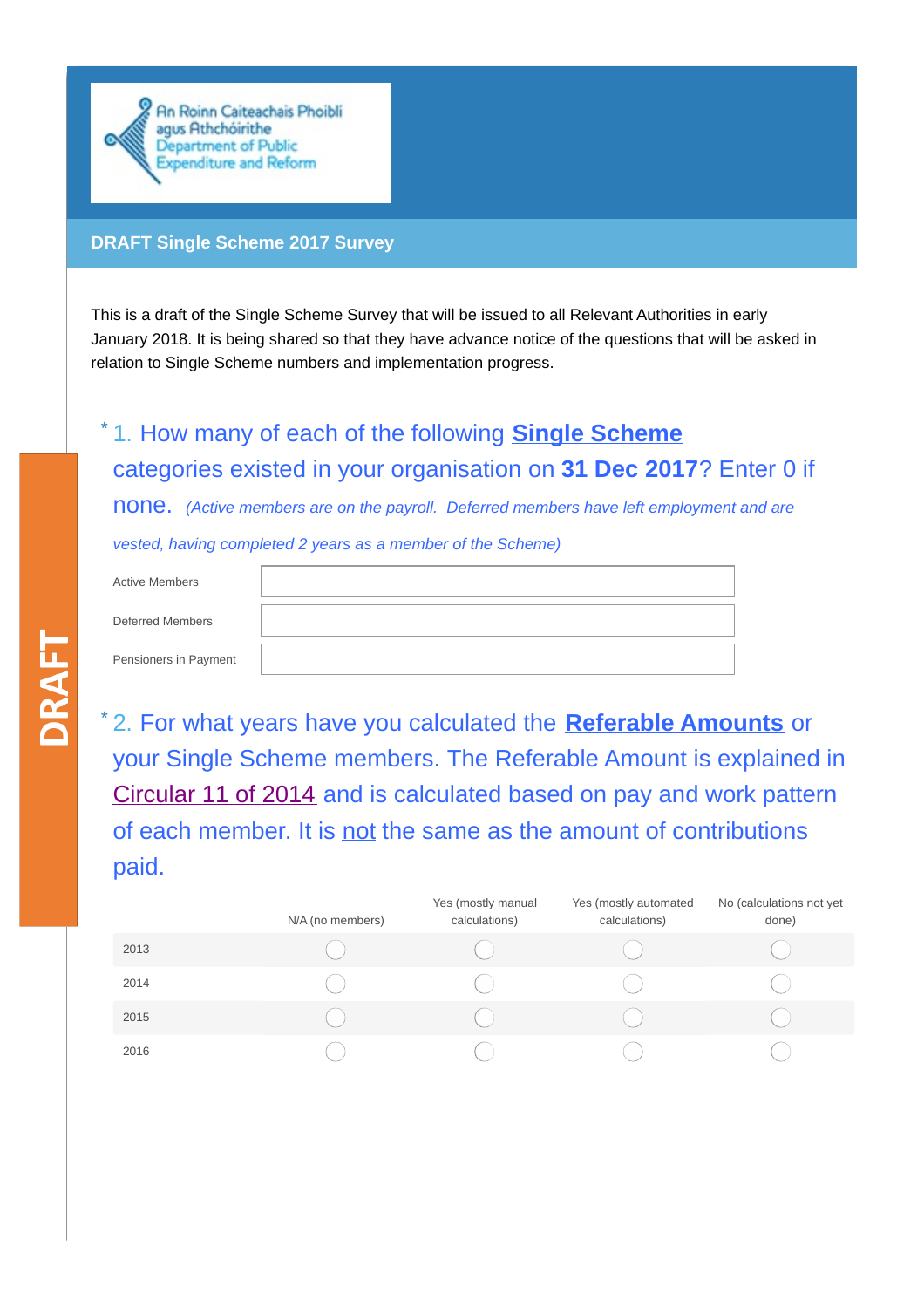3. If you answered No for any years in the last question, how does your organisation plan to address the backlog and importantly, when will that be completed?

4. For what years have you issued **Annual Benefit Statements** to \* your Single Scheme members. (These will use the Referable Amount values as referenced in Q2 above.)

|      | N/A (no members) | Yes (mostly manual<br>preparation) | Yes (mostly automated<br>preparation) | No (statements not yet<br>issued) |
|------|------------------|------------------------------------|---------------------------------------|-----------------------------------|
| 2013 |                  |                                    |                                       |                                   |
| 2014 |                  |                                    |                                       |                                   |
| 2015 |                  |                                    |                                       |                                   |
| 2016 |                  |                                    |                                       |                                   |

5. If you answered No for any years in the last question, when will your organisation have issued all Annual Benefit Statements to all members?

\*6. Assuming the CPI circular is issued by Feb, when do you expect to issue 2017 Annual Benefit Statements, noting that these should be issued by 30 June 2018?

7. Please indicate what systems your organisation currently uses for \*the following:

| <b>HR</b> |  |
|-----------|--|
| Payroll   |  |
| Pensions  |  |